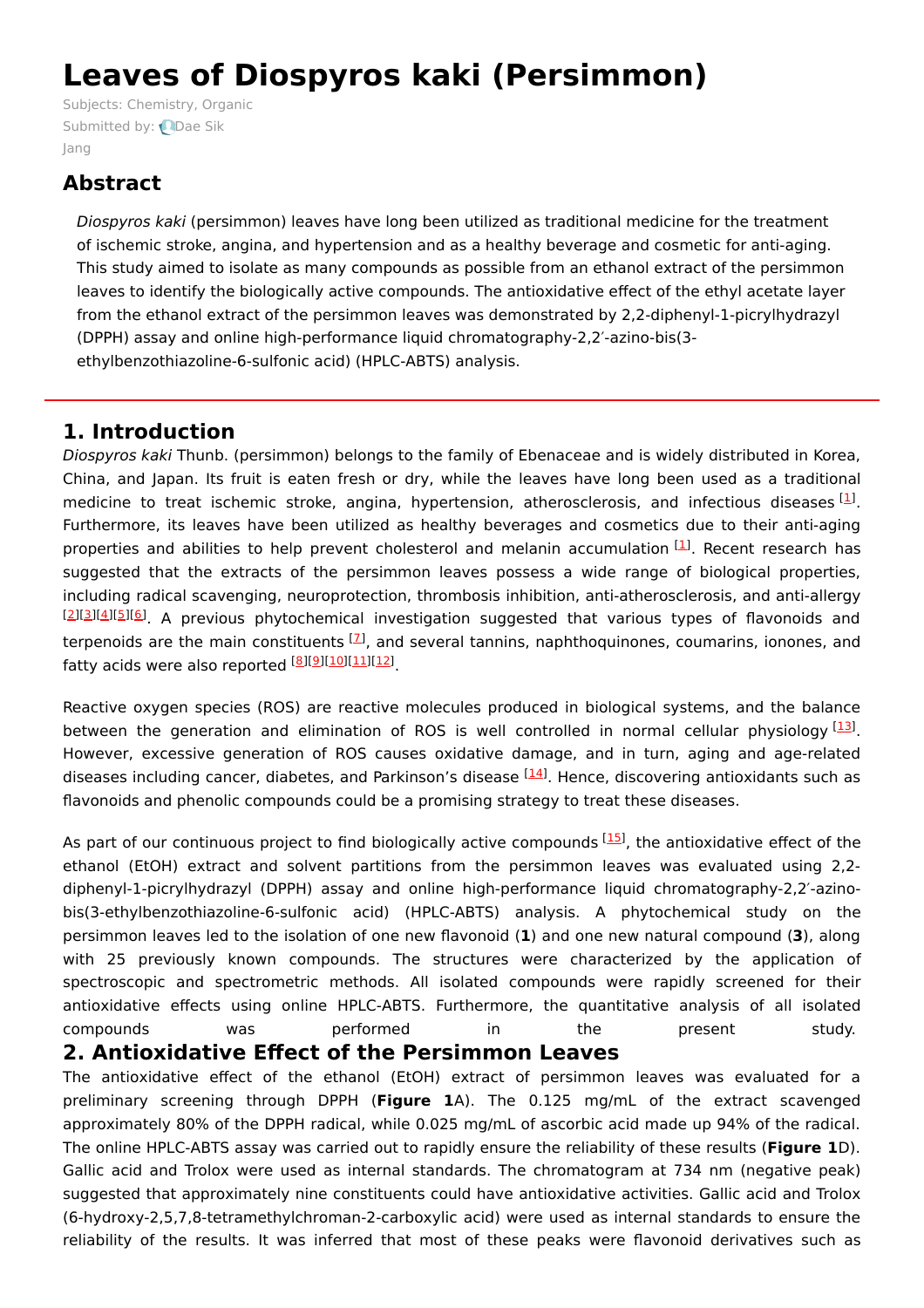flavonoid glycoside and flavanol, based on the dereplication analysis performed by comparing ultraviolet (UV) and mass spectra of the compounds with the published data. Bioassay-guided fractionation suggested that these antioxidative compounds were abundant in the ethyl acetate (EtOAc) layer, while the water (H<sub>2</sub>O) layer showed weak activity (**Figure 1**B,C).



**Figure 1.** DPPH scavenging effects of the EtOH extract (A), EtOAc layer (B), and H<sub>2</sub>O layer (C) H<sub>2</sub>O layer of the persimmon leaves; (**D**) online ABTS-HPLC chromatogram of the EtOH extract. **3. Phytochemical Investigation**

To identify these antioxidative compounds, various chromatographic and spectroscopic methods were carried out for the isolation and structural characterization of the compounds. A new flavonoid (**1**) and a new natural compound (**3**) were obtained from the ethyl acetate layer of the ethanol extract, together with 25 previously reported compounds, namely kaempferol-3-O-β-2<sup>"</sup>-coumaroylglucoside (2) <sup>[\[16\]](#page-6-4)</sup>, (+)-catechin (4) <sup>[\[17](#page-6-5)]</sup>, hyperoside (5) <sup>[17]</sup>, isoquercitrin (6) <sup>[[18](#page-6-6)]</sup>, quercetin-3-O-β-2″-galloylgalactoside (7) <sup>[\[19](#page-6-7)]</sup>, quercetin-3-O-β-2"-galloylglucoside (8) <sup>[[20\]](#page-6-8)</sup>, trifolin (9) <sup>[\[18](#page-6-6)]</sup>, astragalin (10) <sup>[[18](#page-6-6)]</sup>, kaempferol-3-O-β-2"-galloylgalactoside (11) <sup>[\[21](#page-6-9)]</sup>, kaempferol-3-O-α-arabinoside (12) <sup>[[22](#page-6-10)]</sup>, kaempferol-3-O-β-2"-galloylglucoside (13) <sup>[\[23\]](#page-6-11)</sup>, quercetin-3-O-β-2<sup>"</sup>-coumaroylglucoside (14) <sup>[\[24](#page-6-12)]</sup>, quercetin (15) <sup>[\[15\]](#page-6-3)</sup>, kaempferol (16) <sup>[\[25](#page-6-13)]</sup>, (6S,9S)-roseoside (17) <sup>[\[26](#page-6-14)]</sup>, scopoletin (18) <sup>[\[27](#page-6-15)]</sup>, umbelliferone (19) <sup>[[28](#page-6-16)]</sup>, 1-(2,4-dihydroxy-6-methylphenyl)ethanone (20) <sup>[\[29](#page-6-17)]</sup>, barbinervic acid (21) <sup>[[30\]](#page-6-18)</sup>, diospyric acid B (22) <sup>[[7](#page-5-6)]</sup>, rotungenic acid (23) [[31](#page-6-19)], pomolic acid (24) <sup>[\[32\]](#page-6-20)</sup>, siaresinolic acid (25) <sup>[\[33](#page-6-21)]</sup>, oleanolic acid (26) <sup>[[25](#page-6-13)]</sup>, and ursolic acid (27) <sup>[25]</sup> by using spectroscopic and spectrometric and physical data in comparison with the published data and also with thin layer chromatography (TLC) analysis (**Figure 2** and **Figure 3**). Among these, compounds **2**, **16**, **17**, **19**, **20**, and **24** were firstly isolated from D. kaki.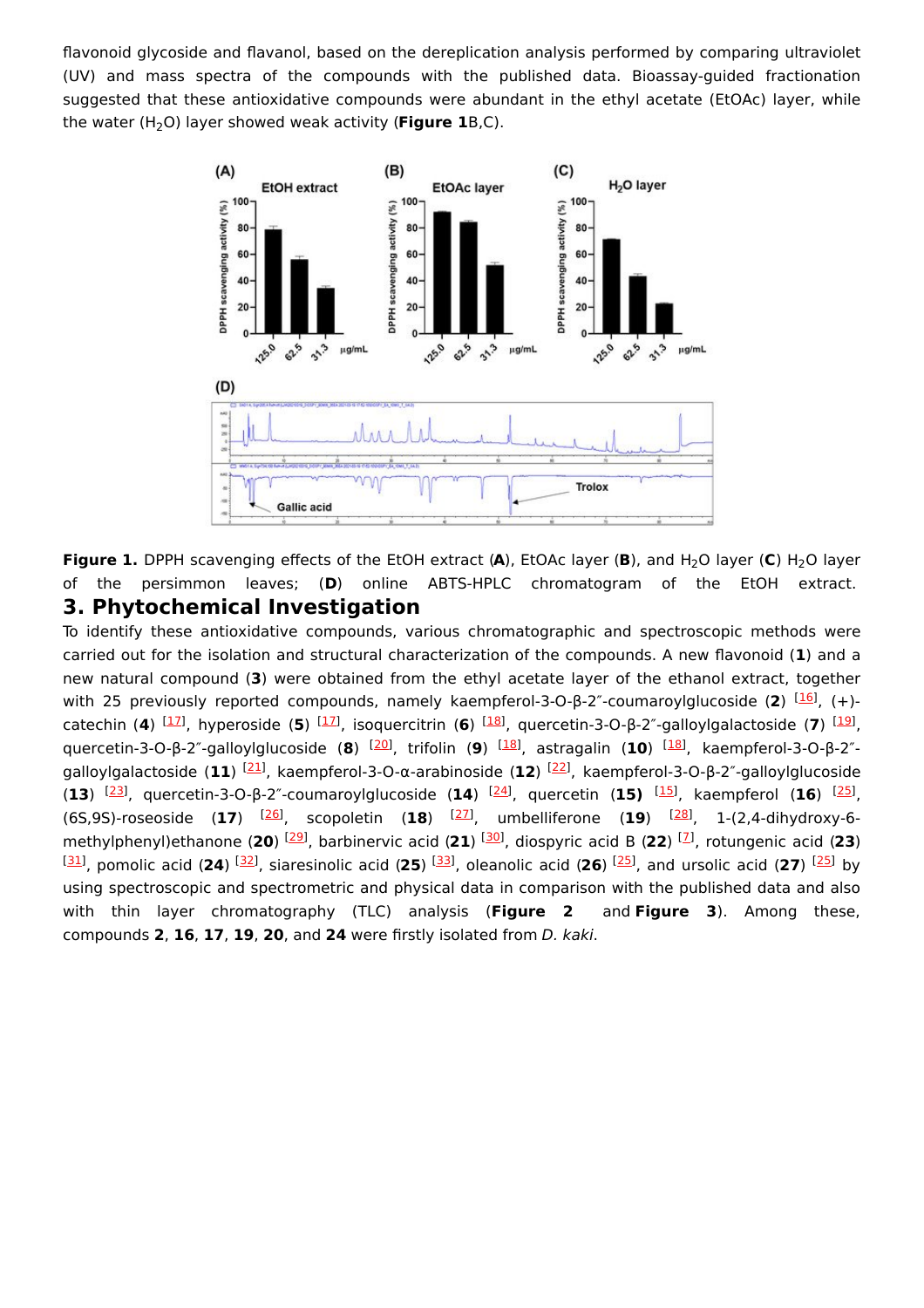

**Figure 2.** Structures of the compounds isolated from D. kaki leaves.



**Figure 3.** HPLC chromatogram of the EtOH extract from the persimmon leaves.

Compound **1** was obtained as a yellow powder, in which the molecular formula was established as  $\mathsf{C}_{30}\mathsf{H}_{26}\mathsf{O}_{13}$  based on high-resolution mass spectrometry (HRMS) data. The UV spectrum exhibited absorption bands at 207 and 315 nm, indicating that compound **1** had a flavonol backbone. The <sup>1</sup>H nuclear magnetic resonance (NMR) data (**Table 1**, [Figure](https://www.mdpi.com/2223-7747/10/10/2032/htm#app1-plants-10-02032) S1) showed a typical pattern of coumaroylated flavonol glycoside, showing two sets of AA´BB´-type signals (δ<sub>H</sub> 8.00 (2H, d, J = 8.5 Hz, H-2´ and H-6´), 6.87 (2H, d, J = 8.5 Hz, H-3' and H-5')) in the B ring of kaempferol as well as the signals (6<sub>H</sub> 7.45 (2H, d, J = 8.5 Hz, H-2<sup> $\degree$ </sup> and H-6 $\degree$ ), 6.81 (2H, d, J = 8.5 Hz, H-3 $\degree$  and H-5 $\degree$ )) in the aromatic ring of the coumaroyl group. Two doublet signals (δ<sub>H</sub> 7.65 (1H, d, J = 15.5 Hz, H-7´´´)) and δ<sub>H</sub> 6.35 (1H, d, J = 16.0 Hz, H-8´´´) were observed, indicating trans-olefinic protons of the coumaroyl group. Additionaly, an anomeric proton signal (δ<sub>H</sub> 5.57 (1H, d, J = 8.0 Hz, H-1″)) was observed in the sugar region, suggesting the presence of the βconfigurated cyclic sugar group. The <sup>13</sup>C and distortionless enhancement by polarization transfer NMR data (**Table 1**, [Figure](https://www.mdpi.com/2223-7747/10/10/2032/htm#app1-plants-10-02032) S2) showed 30 resonances comprising two trans-olefinic carbons, ten aromatic carbons, and six glucosyl moiety carbons, and ten non-protonated carbons including two carbonyl carbons. In particular, the chemical shifts at C-2, C-3, and C-4 ( $\delta_C$  158.1, 134.9, and 179.2) were characteristic signals of flavonol 3-O-glycoside. Additionally, the carbonyl carbon signal at C-1 $^{\prime\prime}$  (δ $_{\rm C}$  168.7) and two trans-olefinic carbon signals at C-2´´´ and C-3´´´ ( $\delta_{\rm C}$  146.9, 115.2) were typical chemical shifts of the coumaroyl group. The anomeric carbon signal at C-1″( $\delta_{\text{C}}$  100.4) and other signals for the glycosyl moiety from C-2" to C-6" ( $\delta_{\text{C}}$  74.3, 73.4, 70.5, 77.4, and 62.0) were observed. These one-dimensional (1D) NMR data were superimposable to those of kaempferol-3-O-β-2<sup>"</sup>-coumaroylglucoside (2) <sup>[\[16](#page-6-4)]</sup>. However, the careful comparison of the  $^{13}$ C NMR data between the two compounds suggested that compound  $1$  had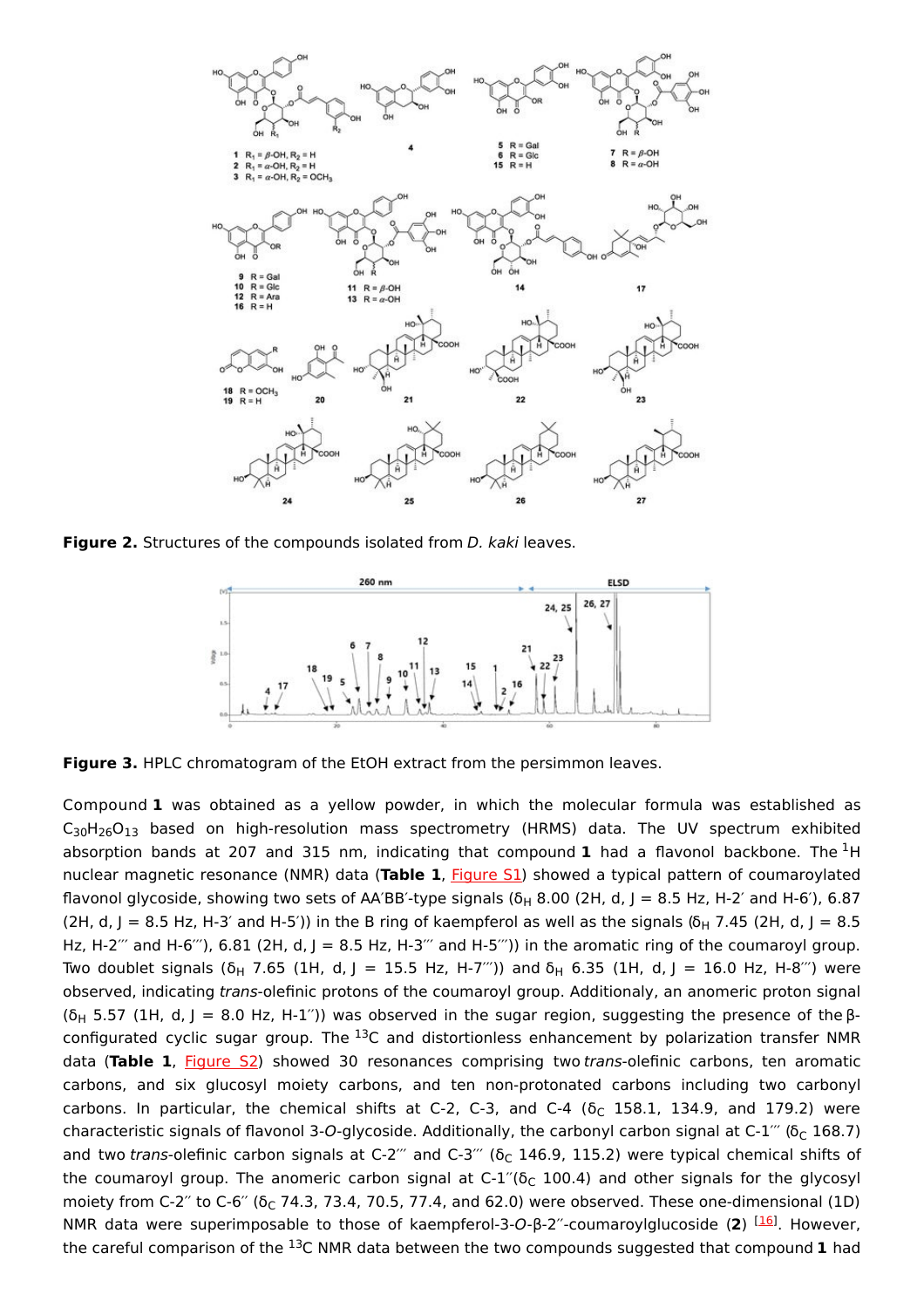a galactose moiety, which was further demonstrated by the nuclear Overhauser enhancement spectroscopy (NOESY) NMR data ([Figure](https://www.mdpi.com/2223-7747/10/10/2032/htm#app1-plants-10-02032) S6). While the NOESY correlation between H-2" and H-4" was observed in compound **2**, there was no correlation between these protons in compound **1**. In general, interpreting  $^{13}$ C NMR and NOESY NMR data is an effective method to determine the type of glycosyl moiety. The location of the galactose moiety was deduced to be at C-3 according to the downfield shift of C-2 and C-4, as further evidenced by the heteronuclear multiple bond correlation (HMBC) between H-1′′ and C-3 [\(Figure](https://www.mdpi.com/2223-7747/10/10/2032/htm#app1-plants-10-02032) S5). The position of the coumaroyl group was demonstrated to be at C-2" based on the downfield shift (δ<sub>H</sub> 5.36 (1H, dd, J = 10.0, 8.0 Hz, H-2″)) and the HMBC correlation between H-2″ and C-1′′′. As a result, the structure of compound **1** was determined as kaempferol-3-O-β-2″ coumaroylgalactoside. Although compound **2** was previously isolated from various sources, including Quercus suber <sup>[[16](#page-6-4)]</sup> and Allium porrum <sup>[\[34](#page-6-22)]</sup>, compound **1** was isolated and structurally characterized for the first time.

| <b>Number</b><br>of Carbon | 1                              |                  | 3                              |                  |
|----------------------------|--------------------------------|------------------|--------------------------------|------------------|
|                            | δ <sub>H</sub> Multi (J in Hz) | $\delta_{\rm C}$ | δ <sub>H</sub> Multi (J in Hz) | $\delta_{\rm C}$ |
| 2                          |                                | 158.1            |                                | 158.6            |
|                            |                                | 134.9            |                                | 134.8            |
| 4                          |                                | 179.2            |                                | 179.0            |
| 5                          |                                | 163.1            |                                | 163.0            |
| 6                          | 6.16 d(1.5)                    | 101.2            | 6.11 d(2.0)                    | 100.6            |
| 7                          |                                | 167.7            |                                | 168.3            |
| 8                          | 6.34s                          | 95.1             | 6.29 d(2.0)                    | 95.2             |
| 9                          |                                | 158.5            |                                | 158.1            |
| 10                         |                                | 105.3            |                                | 105.2            |
| 1'                         |                                | 122.7            |                                | 122.8            |
| 2', 6'                     | 8.00 d (8.5)                   | 132.1            | 7.98 d (9.0)                   | 132.1            |
| 3', 5'                     | 6.87 d (8.5)                   | 116.3            | 6.88 d(9.0)                    | 116.2            |
| 4 <sup>′</sup>             |                                | 161.6            |                                | 161.6            |
| 1''                        | 5.57 d (8.0)                   | 100.4            | 5.64 d $(8.0)$                 | 100.7            |
| $2^{\prime\prime}$         | 5.36 dd (10.0,<br>8.0)         | 74.3             | 5.03 dd (9.0, 8.0)             | 75.8             |
| 3''                        | 3.75 dd (10.5,<br>3.5)         | 73.4             | $3.64$ t $(9.0)$               | 76.3             |
| $4^{\prime\prime}$         | 3.89 d (3.5)                   | 70.5             | $3.41$ t $(10.0)$              | 71.5             |
| 5''                        | $3.55$ t (6.0)                 | 77.4             | 3.29 m                         | 78.8             |
| 6''                        | 3.67 m                         | 62.0             | 3.78 dd (12.0,<br>2.0)         | 62.5             |
|                            |                                |                  | 3.61 m                         |                  |
| $1^{\prime\prime}$         |                                | 127.2            |                                | 127.8            |
| $2^{\prime\prime\prime}$   | 7.45 d (8.5)                   | 131.2            | 7.18 d(1.5)                    | 111.7            |

**Table 1.** <sup>1</sup>H and <sup>13</sup>C NMR data of compounds **1** and **3** in methanol-d<sub>4</sub>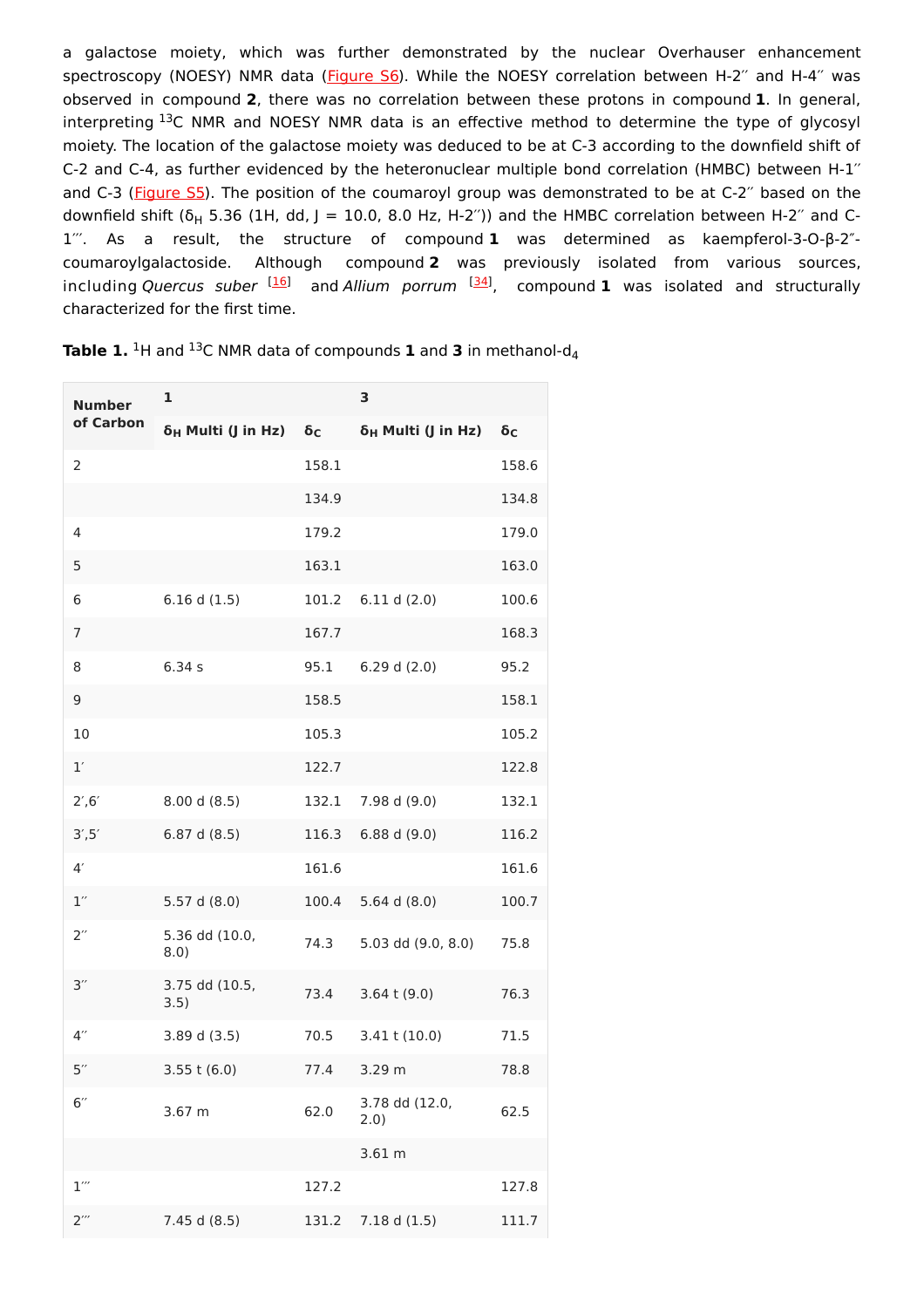| <b>Number</b><br>of Carbon                 | 1                      |       | 3                    |       |
|--------------------------------------------|------------------------|-------|----------------------|-------|
|                                            | δ<br>Multi (J in Hz) δ |       | Multi (J in Hz)<br>δ | δ     |
| $3^{\prime\prime\prime}$                   | 6.81 d(8.5)            | 116.8 |                      | 149.4 |
| $4^{\prime\prime\prime}$                   |                        | 161.3 |                      | 150.7 |
| $5^{\prime\prime\prime}$                   | 6.81 d(8.5)            | 116.8 | 6.81 d(8.5)          | 116.5 |
| $6$ "                                      | 7.45 d (8.5)           | 131.2 | 7.07 dd (8.5, 1.5)   | 124.1 |
| $7^{\prime\prime\prime}$                   | 7.65 d (15.5)          | 146.9 | $7.66$ d $(16.0)$    | 147.2 |
| $8^{\prime\prime\prime}$                   | 6.35 d(16.0)           | 115.2 | 6.37 d(16.0)         | 115.5 |
| $9^{\prime\prime\prime}$                   |                        | 168.7 |                      | 168.4 |
| $3^{\prime\prime\prime}$ -OCH <sub>3</sub> |                        |       | 3.91 s               | 56.4  |

Compound 3 was isolated as a yellow powder, and the molecular formula was established as  $C_{31}H_{28}O_{14}$  by analyzing HRMS data. The UV spectrum showed the UV absorption at 210 and 327 nm due to the same aglycone with compounds **1** and 2. The <sup>1</sup>H NMR data (Table 1, [Figure](https://www.mdpi.com/2223-7747/10/10/2032/htm#app1-plants-10-02032) S10) were similar to those of compound **2**, but compound **3** had a feruloyl group instead of the coumaroyl group, as evidenced by the presence of an additional methoxy group (δ<sub>H</sub> 3.91 (3H, s, 3´´´-OCH<sub>3</sub>)). Additionally, an anomeric proton signal (δ<sub>H</sub> 5.64 (1H, d, J = 8.0 Hz, H-1″)) was observed, indicating that the glycosyl linkage was a βconfiguration, and the downfield-shifted signal (5.03 (1H, t,  $J = 8.5$  Hz, H-2<sup>r</sup>)) was shown in the sugar region, as with compound 1. The <sup>13</sup>C NMR data (Table 1, [Figure](https://www.mdpi.com/2223-7747/10/10/2032/htm#app1-plants-10-02032) S11) showed 31 resonances comprising two trans-olefinic carbons, ten quarternary carbons, ten aromatic carbons, six glucosyl moiety carbons, and one methoxy carbon, and ten non-protonated carbons, including two carbonyl carbons corresponding to kaempferol, feruloyl, and glucose groups. In particular, carbon signals from C-2″ to C-6″ (δ $_{\rm C}$  75.8, 76.3, 71.5, 78.8 and 62.5) suggested the presence of a glucose moiety. The locations of the glucose moiety and feruloyl group were assigned by the long-range HMBC correlations between H-1″ and C-3 ( $\rm\delta_C$  134.8) and H-2″ and C-1′″ (δ<sub>C</sub> 168.4) (<mark>Figure S14</mark>). The position of an additional methoxy group was determined by the key correlation between 3′′′-OCH $_3$  and C-3′′′ (δ $_{\rm C}$  149.4). The above results suggested the structure of compound **3** as kaempferol-3-O-β-2"-feruloylglucoside. To the best of our knowledge, compound **3** was only reported as a product of the hydrolysis of 3-O-β-(2-O-feruloyl)-glucosyl-7,4′-di-O-β-glucosylkaempferol, isolated from Allium tuberosum <sup>[\[35\]](#page-6-23)</sup>. Therefore, the structure of 3 was elucidated as a new natural compound.

Compound 11 was isolated as a yellow powder. The <sup>1</sup>H NMR data [\(Figure](https://www.mdpi.com/2223-7747/10/10/2032/htm#app1-plants-10-02032) S19) displayed a set of AA'BB'type signals (δ<sub>H</sub> 8.06 (2H, d, J = 9.0 Hz, H-2′, H-6′), 6.87 (2H, d, J = 9.0 Hz, H-3′, H-5′)) in the B ring of kaempferol and a singlet signal at  $\delta_{\sf H}$  7.02 (2H, s, H-3 $^{\prime\prime\prime}$ , H-7 $^{\prime\prime\prime}$ ) of a galloyl moiety in aromatic region, which is a characteristic signal of galloylated flavonol. An anomeric proton signal (δ $_{\rm H}$  5.78 (1H, d, J = 8.0 Hz, H-1′′)) indicated that the glycosyl linkage was a β-configuration. Furthermore, a downfield shifted proton signal (5.27 (1H, t, J = 9.5 Hz, H-2")) suggested that the galloyl group was attached at the hydroxyl group of C-2′′ because this shift could be attributed to the anisotropic influence of the O-galloyl moiety <sup>[21]</sup>. The <sup>13</sup>C NMR data [\(Figure](https://www.mdpi.com/2223-7747/10/10/2032/htm#app1-plants-10-02032) S20) exhibited 26 resonances, indicating galloylated flavonol glycoside. The carbon signals from C-2″ to C-6″ (δ $_{\rm C}$  71.1, 72.7, 68.2, 76.0, and 60.1) suggested the presence of a galactose moiety. Therefore, the structure of compound **11** was confirmed as kaempferol-3-O-β-2′′-galloylgalactoside. Although compound **11** was previously isolated from various sources, including D. kaki <sup>[[21](#page-6-9)][\[36\]](#page-6-24)</sup>, only the <sup>1</sup>H NMR and MS data were previously reported. Thus, the <sup>13</sup>C NMR data was reported for the first time in this study. **4. Discussion**

Phytochemical investigations to identify biologically active compounds in persimmon leaves have been widely carried out. So far, a considerable number of triterpenoids and flavonoids, including kaempferol and quercetin derivatives, have been reported from *D. kaki* [\[1](#page-5-0)]. In this study, we obtained 27 compounds, including sixteen flavonoids, one ionone, two coumarins, seven triterpenoids, and one acetophenone. Of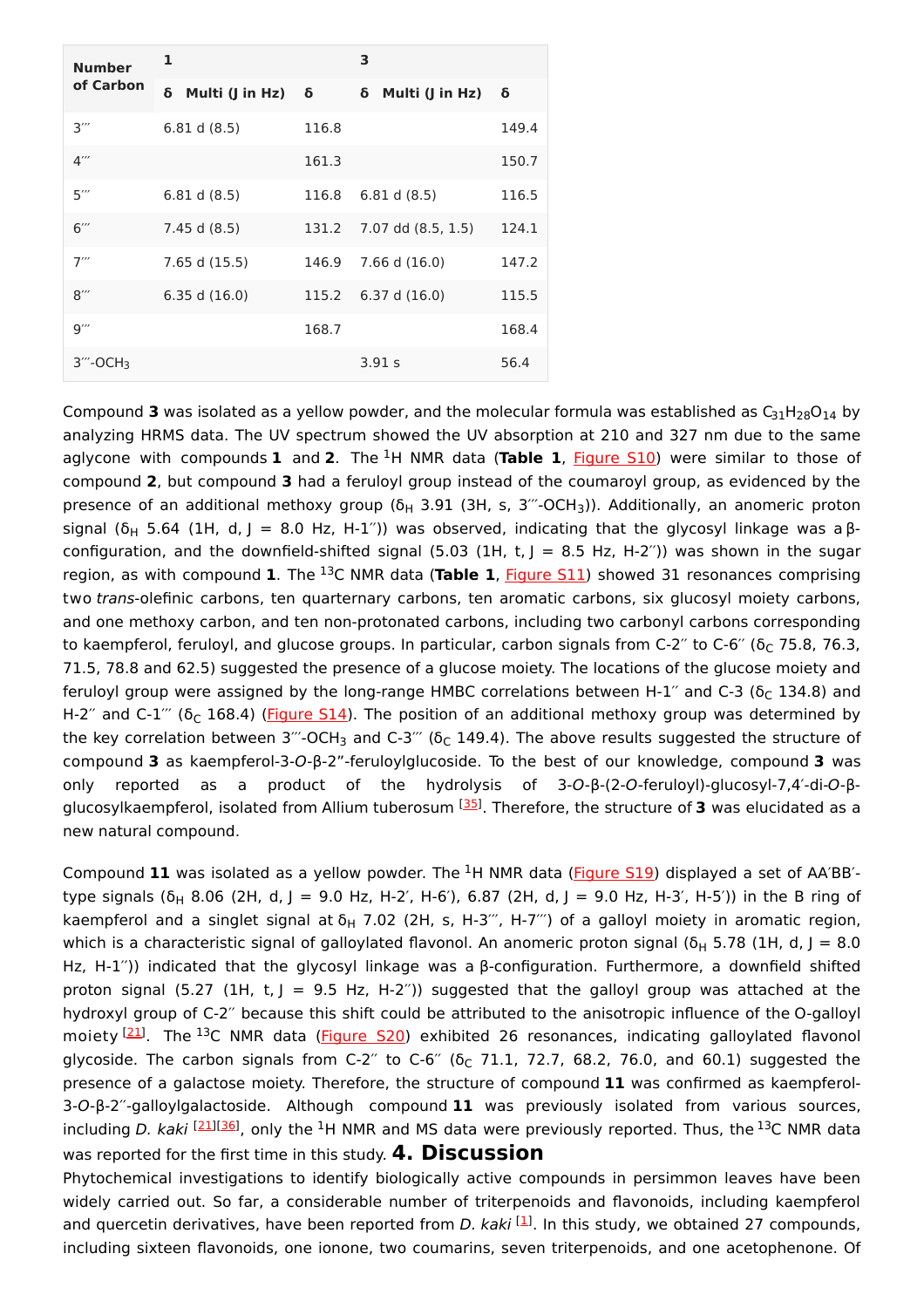these, compound **1** was found to be a new flavonoid and compound **2** was firstly isolated from D. kaki. Additionally, kaempferol-3-O-β-2′′-feruloylglucoside (**3**) was only reported as a hydrolyzed product of 3-O-β-(2-O-feruloyl)-glucosyl-7,4'-di-O-β-glucosylkaempferol (3), isolated from Allium tuberosum <sup>[\[35](#page-6-23)]</sup>. Compound **3** was not only obtained directly from a natural source for the first time but has also not been reported in D. kaki previously. Furthermore, kaempferol-3-O-β-2′′-galloylgalactoside (**11**) has been previously reported in many sources, including *D. kaki*, but only the <sup>1</sup>H NMR and MS have been reported due to the lack of detailed research. Hence, the  $^{13}$ C NMR data was reported for the first time here.

Until now, there have been few studies that demonstrated the antioxidative abilities of extracts or fractions of persimmon leaves [[37](#page-6-25)][\[38](#page-6-26)]. Most studies used rapid assay methods such as DPPH or ABTS assays. In particular, in the previous paper, 200 μg/mL of flavonoid-rich fraction exhibited 68.73% inhibition of DPPH radical. Aside from this result, however, this fraction also showed superoxide anion radical scavenging, hydroxyl radical scavenging, and metal chelating activities [\[38](#page-6-26)]. Although we did not evaluate these assays, bioassay-guided isolation was carried out because the ethanol extract and ethyl acetate fraction in the present study showed comparable DPPH radical scavenging activity. Additionally, despite previous results, only a few studies to identify biologically active compounds have been carried out. A few secoiridoids and lignans showed radical scavenging activities [\[39](#page-7-0)]. In the case of flavonoids, there have been several reports that quercetin, kaempferol, and their glycosides have antioxidative properties <sup>[[40](#page-7-1)]</sup>. Antioxidative properties of galloylated kaempferol glycoside and galloylated quercetin glycoside obtained from other sources have been reported [[41](#page-7-2)]. As yet, there have been no reports that each of these compounds derived from the persimmon leaves has antioxidative effects, except that a mixture of these compounds exhibited an antioxidative effect <sup>[[21](#page-6-9)]</sup>.

Additionally, so far, simultaneous determination of only a few triterpenoids or flavonoids has been carried out for the quantitative analysis of these compounds [[42\]](#page-7-3)[[43\]](#page-7-4). However, the present study suggests a method for simultaneous determination of most components in the persimmon leaves.

#### **References**

- <span id="page-5-0"></span>1. Xie, C.; Xie, Z.; Xu, X.; Yang, D. Persimmon (Diospyros kaki L.) leaves: A review on traditional uses, phytochemistry and pharmacological properties. J. Ethnopharmacol. 2015, 163, 229–240.
- <span id="page-5-1"></span>2. Bei, W.; Zang, L.; Guo, J.; Peng, W.; Xu, A.; Good, D.A.; Hu, Y.; Wu, W.; Hu, D.; Zhu, X. Neuroprotective effects of a standardized flavonoid extract from Diospyros kaki leaves. J. Ethnopharmacol. 2009, 126, 134–142.
- <span id="page-5-2"></span>3. Sakanaka, S.; Tachibana, Y.; Okada, Y. Preparation and antioxidant properties of extracts of Japanese persimmon leaf tea (kakinoha-cha). Food Chem. 2005, 89, 569–575.
- <span id="page-5-3"></span>4. Sa, Y.S.; Kim, S.-J.; Choi, H.-S. The anticoagulant fraction from the leaves of Diospyros kaki L. has an antithrombotic activity. Arch. Pharmacal Res. 2005, 28, 667–674.
- <span id="page-5-4"></span>5. Zhang, K.; Zhang, Y.; Zhang, M.; Gu, L.; Liu, Z.; Jia, J.; Chen, X. Effects of phospholipid complexes of total flavonoids from Persimmon (Diospyros kaki L.) leaves on experimental atherosclerosis rats. J. Ethnopharmacol. 2016, 191, 245– 253.
- <span id="page-5-5"></span>6. Kotani, M.; Matsumoto, M.; Fujita, A.; Higa, S.; Wang, W.; Suemura, M.; Kishimoto, T.; Tanaka, T. Persimmon leaf extract and astragalin inhibit development of dermatitis and IgE elevation in NC/Nga mice. J. Allergy Clin. Immunol. 2000, 106, 159–166.
- <span id="page-5-6"></span>7. Thuong, P.T.; Lee, C.H.; Dao, T.T.; Nguyen, P.H.; Kim, W.G.; Lee, S.J.; Oh, W.K. Triterpenoids from the leaves of Diospyros kaki (persimmon) and their inhibitory effects on protein tyrosine phosphatase 1B. J. Nat. Prod. 2008, 71, 1775–1778.
- <span id="page-5-7"></span>8. Matsuo, T.; Ito, S. The chemical structure of kaki-tannin from immature fruit of the persimmon (Diospyros kaki L.). Agric. Biol. Chem. 1978, 42, 1637–1643.
- <span id="page-5-8"></span>9. Bawazeer, S.; Rauf, A. In vivo anti-inflammatory, analgesic, and sedative studies of the extract and naphthoquinone isolated from Diospyros kaki (persimmon). ACS Omega 2021, 6, 9852–9856.
- <span id="page-5-9"></span>10. Yoshimura, M.; Mochizuki, A.; Amakura, Y. Identification of phenolic constituents and inhibitory activity of persimmon calyx and shiteito against tumor cell proliferation. Chem. Pharm. Bull. 2021, 69, 32–39.
- <span id="page-5-10"></span>11. Wang, L.; Xu, M.L.; Rasmussen, S.K.; Wang, M.-H. Vomifoliol 9-O-α-arabinofuranosyl (1→ 6)-β-D-glucopyranoside from the leaves of Diospyros Kaki stimulates the glucose uptake in HepG2 and 3T3-L1 cells. Carbohydr. Res. 2011, 346, 1212–1216.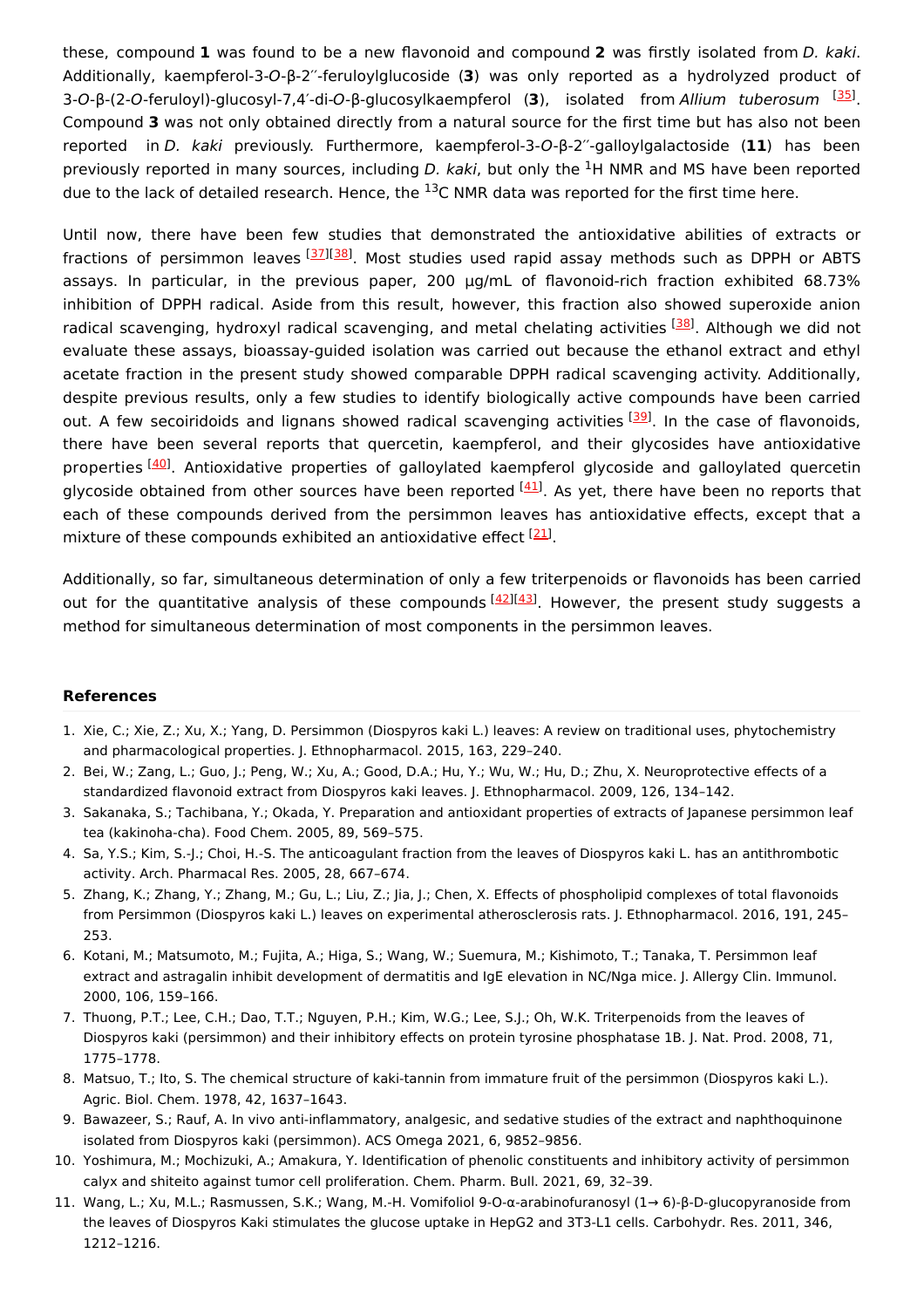- <span id="page-6-0"></span>12. Hitaka, Y.; Nakano, A.; Tsukigawa, K.; Manabe, H.; Nakamura, H.; Nakano, D.; Kinjo, J.; Nohara, T.; Maeda, H. Characterization of carotenoid fatty acid esters from the peels of the persimmon Diospyros kaki. Chem. Pharm. Bull. 2013, 61, 666–669.
- <span id="page-6-1"></span>13. Simpson, D.S.; Oliver, P.L. ROS generation in microglia: Understanding oxidative stress and inflammation in neurodegenerative disease. Antioxidants 2020, 9, 743.
- <span id="page-6-2"></span>14. Liu, Z.; Ren, Z.; Zhang, J.; Chuang, C.-C.; Kandaswamy, E.; Zhou, T.; Zuo, L. Role of ROS and nutritional antioxidants in human diseases. Front. Physiol. 2018, 9, 477.
- <span id="page-6-3"></span>15. Kwon, J.; Hwang, H.; Selvaraj, B.; Lee, J.H.; Park, W.; Ryu, S.M.; Lee, D.; Park, J.-S.; Kim, H.S.; Lee, J.W. Phenolic constituents isolated from Senna tora sprouts and their neuroprotective effects against glutamate-induced oxidative stress in HT22 and R28 cells. Bioorganic Chem. 2021, 114, 105112.
- <span id="page-6-4"></span>16. Romussi, G.; Bignardi, G.; Pizza, C.; De Tommasi, N. Constituents of cupuliferae, XIII: New and revised structures of acylated flavonoids from Quercus Suber L. Arch. Der Pharm. 1991, 324, 519–524.
- <span id="page-6-5"></span>17. Li, H.-Z.; Song, H.-J.; Li, H.-M.; Pan, Y.-Y.; Li, R.-T. Characterization of phenolic compounds from Rhododendron alutaceum. Arch. Pharmacal Res. 2012, 35, 1887–1893.
- <span id="page-6-6"></span>18. Jung, M.; Choi, J.; Chae, H.-S.; Cho, J.Y.; Kim, Y.-D.; Htwe, K.M.; Lee, W.-S.; Chin, Y.-W.; Kim, J.; Yoon, K.D. Flavonoids from Symplocos racemosa. Molecules 2015, 20, 358–365.
- <span id="page-6-7"></span>19. Xu, J.; Wang, X.; Yue, J.; Sun, Y.; Zhang, X.; Zhao, Y. Polyphenols from acorn leaves (Quercus liaotungensis) protect pancreatic beta cells and their inhibitory activity against α-glucosidase and protein tyrosine phosphatase 1B. Molecules 2018, 23, 2167.
- <span id="page-6-8"></span>20. Botirov, E.K. Flavonoids and phenolcarboxylic acids from Lamium album. Chem. Nat. Compd. 2019, 55, 1159–1160.
- <span id="page-6-9"></span>21. Kawakami, K.; Shibukura, Y.; Kanno, T.; Furuki, T.; Aketa, S.; Hirayama, M. Identification of 2′′-galloylated flavonol 3-Oglycosides accumulating in developing leaves of Persimmon. Phytochem. Anal. 2011, 22, 403–410.
- <span id="page-6-10"></span>22. Suktap, C.; Lee, H.K.; Amnuaypol, S.; Suttisri, R.; Sukrong, S. Wound healing effect of flavonoid glycosides from Afgekia mahidolae BL Burtt & Chermsir. Leaves. Rec. Nat. Prod. 2018, 12, 391–396.
- <span id="page-6-11"></span>23. Isobe, T.; Ito, N.; Noda, Y. Minor flavonoids of Polygonum nodosum. Phytochemistry 1980, 19, 1877.
- <span id="page-6-12"></span>24. Wan, C.; Yuan, T.; Cirello, A.L.; Seeram, N.P. Antioxidant and α-glucosidase inhibitory phenolics isolated from highbush blueberry flowers. Food Chem. 2012, 135, 1929–1937.
- <span id="page-6-13"></span>25. Liao, C.-R.; Kuo, Y.-H.; Ho, Y.-L.; Wang, C.-Y.; Yang, C.-S.; Lin, C.-W.; Chang, Y.-S. Studies on cytotoxic constituents from the leaves of Elaeagnus oldhamii Maxim. in non-small cell lung cancer A549 cells. Molecules 2014, 19, 9515– 9534.
- <span id="page-6-14"></span>26. Wu, Z.-G.; Wei, W.; Xu, H.-Y.; Zheng, L.-L.; Ma, C.-M.; Wang, Y.-C. Constituents from the leaves of Tetraena mongolica and their protective activity in HEK 293t cells damaged by CdCl2. J. Nat. Prod. 2019, 82, 2707–2712.
- <span id="page-6-15"></span>27. Kang, Y.-F.; Liu, C.-M.; Kao, C.-L.; Chen, C.-Y. Antioxidant and anticancer constituents from the leaves of Liriodendron tulipifera. Molecules 2014, 19, 4234–4245.
- <span id="page-6-16"></span>28. Kwon, J.; Hiep, N.T.; Kim, D.-W.; Hong, S.; Guo, Y.; Hwang, B.Y.; Lee, H.J.; Mar, W.; Lee, D. Chemical constituents isolated from the root bark of Cudrania tricuspidata and their potential neuroprotective effects. J. Nat. Prod. 2016, 79, 1938–1951.
- <span id="page-6-17"></span>29. Liu, Q.; Mu, Y.; An, Q.; Xun, J.; Ma, J.; Wu, W.; Xu, M.; Xu, J.; Han, L.; Huang, X. Total synthesis and anti-inflammatory evaluation of violacin A and its analogues. Bioorganic Chem. 2020, 94, 103420.
- <span id="page-6-18"></span>30. Su, B.-N.; Kang, Y.-H.; Pinos, R.E.; Santarsiero, B.D.; Mesecar, A.D.; Soejarto, D.D.; Fong, H.H.; Pezzuto, J.M.; Kinghorn, A.D. Isolation and absolute stereochemistry of coussaric acid, a new bioactive triterpenoid from the stems of Coussarea brevicaulis. Phytochemistry 2003, 64, 293–302.
- <span id="page-6-19"></span>31. Nakatani, M.; Miyazaki, Y.; Iwashita, T.; Naoki, H.; Hase, T. Triterpenes from Ilex rotunda fruits. Phytochemistry 1989, 28, 1479–1482.
- <span id="page-6-20"></span>32. Lee, T.H.; Juang, S.H.; Hsu, F.L.; Wu, C.Y. Triterpene acids from the leaves of Planchonella duclitan (Blanco) Bakhuizan. J. Chin. Chem. Soc. 2005, 52, 1275–1280.
- <span id="page-6-21"></span>33. Mimaki, Y.; Fukushima, M.; Yokosuka, A.; Sashida, Y.; Furuya, S.; Sakagami, H. Triterpene glycosides from the roots of Sanguisorba officinalis. Phytochemistry 2001, 57, 773–779.
- <span id="page-6-22"></span>34. Fattorusso, E.; Lanzotti, V.; Taglialatela-Scafati, O.; Cicala, C. The flavonoids of leek, Allium porrum. Phytochemistry 2001, 57, 565–569.
- <span id="page-6-23"></span>35. Yoshida, T.; Saito, T.; Kadoya, S. New acylated flavonol glucosides in Allium tuberosum Rottler. Chem. Pharm. Bull. 1987, 35, 97–107.
- <span id="page-6-24"></span>36. Zehl, M.; Braunberger, C.; Conrad, J.; Crnogorac, M.; Krasteva, S.; Vogler, B.; Beifuss, U.; Krenn, L. Identification and quantification of flavonoids and ellagic acid derivatives in therapeutically important Drosera species by LC–DAD, LC– NMR, NMR, and LC–MS. Anal. Bioanal. Chem. 2011, 400, 2565–2576.
- <span id="page-6-25"></span>37. Hossain, A.; Moon, H.K.; Kim, J.-K. Antioxidant properties of Korean major persimmon (Diospyros kaki) leaves. Food Sci. Biotechnol. 2018, 27, 177–184.
- <span id="page-6-26"></span>38. Sun, L.; Zhang, J.; Lu, X.; Zhang, L.; Zhang, Y. Evaluation to the antioxidant activity of total flavonoids extract from persimmon (Diospyros kaki L.) leaves. Food Chem. Toxicol. 2011, 49, 2689–2696.